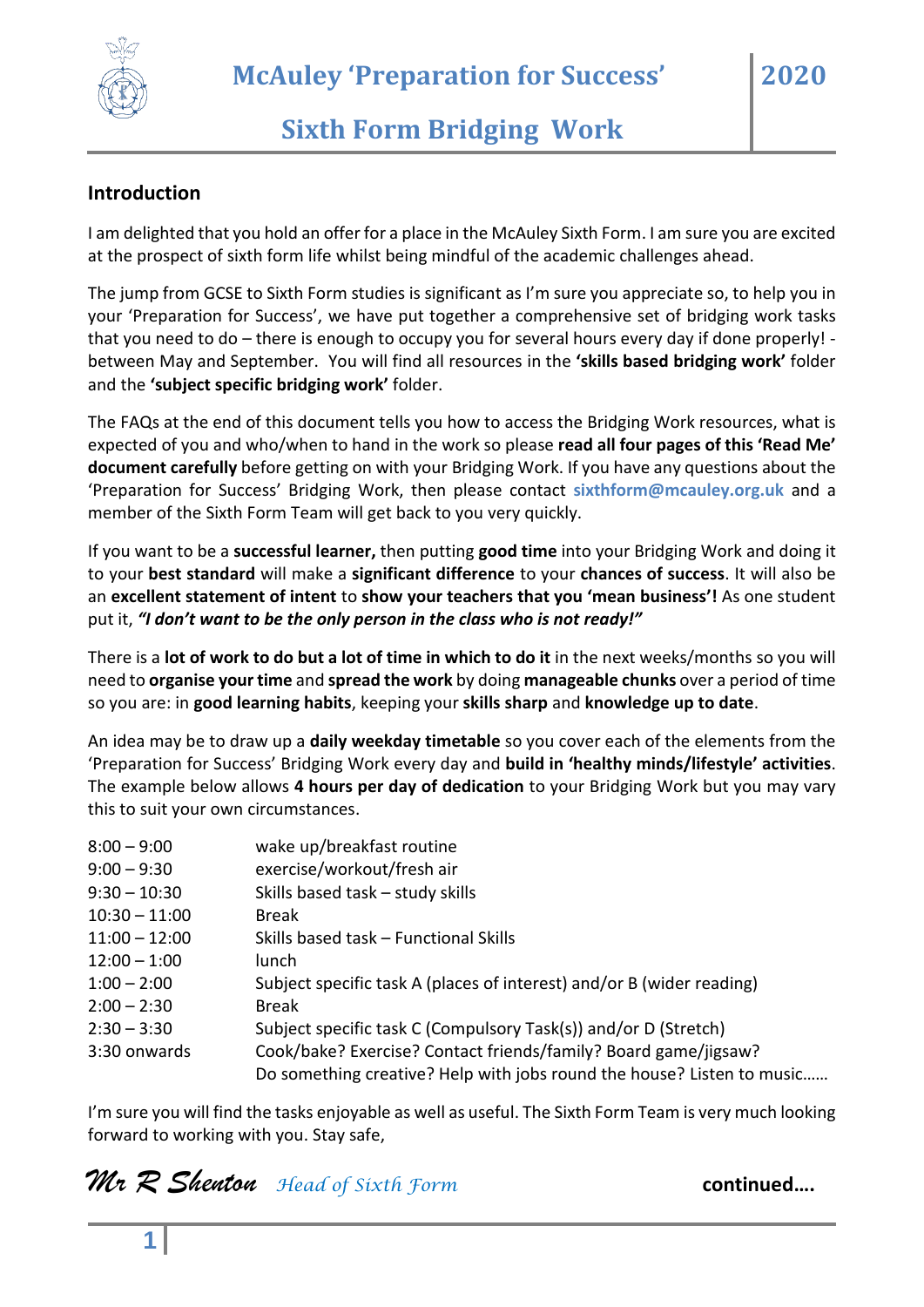

**2020**

#### **How do I access the 'Preparation for Success' Bridging Work?**

Simply go to the McAuley School website [www.mcauley.org.uk](http://www.mcauley.org.uk/) and you will find the work via the '**Sixth Form'** button in the bottom right of the homepage. Select '**Year 11 into 12 'Preparation for Success' bridging work'** from the drop down list and you will see three folders: 'Read Me' , 'Skills Based Bridging Work' and 'Subject specific bridging work'.

#### **Why are there two bridging work folders ('Skills based' and 'Subject specific')?**

**Skills based** bridging work – **all students are to complete all the skills based work** as it comprises generic work that is essential for success in every sixth form course regardless of what you're taking. **Skills based** bridging work is separated into two parts:

- 'Study Skills' such as how to take notes and developing a 'Growth Mindset'
- 'Functional' English and Maths Skills

**Subject specific** bridging work – only download work for the subjects you are taking in Y12. It is also a very good idea to complete bridging work in subjects that you are thinking of taking in Y12 but may not have applied for. The subject specific tasks are split into five areas:

- **Places of interest** eg Art visit a gallery, Music attend a concert, Sociology visit an area of urban regeneration (link with Broken Window Theory), Physics – visit the Space Museum, Leicester etc These will include free/low cost opportunities as well as those with entry fees
- Wider reading a list with at least three different types of sources eg journal, subject related book/magazine, Ted talk, Web encyclopaedia, Encyclopaedia Britannica, film, social media links etc
- **Compulsory Task(s) – these MUST be completed and submitted in time for your first lessons in September**
- **'Stretch'** optional extra task(s) that are aimed to challenge you and encourage you to think about the subject in a different way
- **Y12 Headstart!** this work will be made available from June onwards. It includes actual work that you will cover when you start the course in September. By looking at actual course content, you will have an excellent head start in your studies.

## **Who do I hand my bridging work to (and when)?**

- Skills based bridging work should be completed and ready to submit to your Form Tutor for the start of September.
- Subject specific bridging work should be completed and ready to submit to your subject teachers for the start of September.

#### **How much time should I spend on Bridging Work (and how often)?**

Our suggestion is up to 4 hours per day during term time (see suggested daily timetable on page 1) and our most successful students found it helpful to continue this – maybe with fewer hours each day - into the holidays. However, it very much depends on individuals and their circumstances. We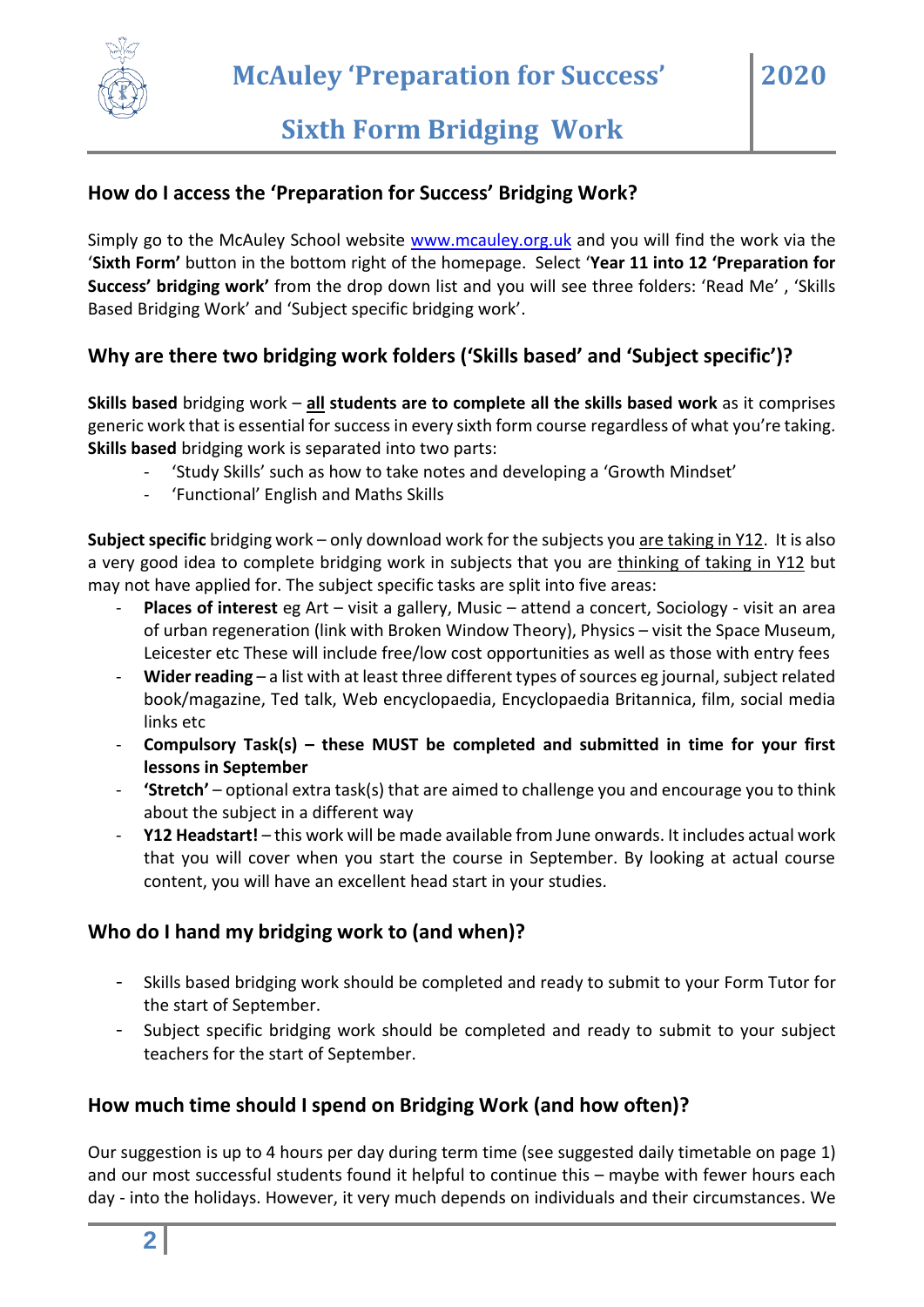

**McAuley 'Preparation for Success'**

## **Sixth Form Bridging Work**

do not recommend that you spend all of your time sat in front of a screen! Many tasks involve practical work eg cooking, making a poster, practicing note taking skills, wider reading of books etc and we recommend that you print off Functional Skills papers to work on as hard copies if you have the means to do so.

#### **I've completed all of the bridging work to my best standard, who do I contact for more work?**

Yes, we do get asked this question and what a great attitude! As with all enquiries, you may contact sixthform@mcauley.org.uk if you are not already in touch with departmental teachers. A member of the Sixth Form Team will direct you to the appropriate member(s) of staff.

### **Can I contact my sixth form teachers to show them my work or to ask a question about a task I'm unsure about?**

Yes, they would be delighted to hear from you!

#### **How will my Bridging Work be used?**

Firstly, **prizes** will be awarded for **'exceptional' work!**

Secondly, your work will give your teachers a clear idea of your **work ethic** and **motivation to study without supervision.** These are **essential skills** to develop if you are to be a **successful learner**.

Thirdly, all Skills based tasks and the compulsory tasks in your Subject specific bridging work must be submitted in time for your first lessons in September and will be graded as follows:

- 'Exceptional' – work and effort **surpasses expectations**,

- 'Pass' work is around the expected standard or
- 'Fail' significant improvement needed.

'Exceptional' work will be **celebrated with prizes/certificates** delivered in an assembly and teachers may use 'exceptional' work for **display**. Mentors will intervene with those with 'fail' work.

#### **Why do we do Bridging Work?**

- 1. Research and our experience has shown that **it works!** Students who put effort into Bridging Work have a significantly **better chance of success** in the sixth form. We want you to be really successful and what it takes to be successful in your GCSEs is different from being successful in the sixth form. Although you have fewer subjects to study, there are different skills required in post-16 education and the volume of work is greater because the depth and detail is more demanding. You also have a broad range of enrichment activities to balance.
- 2. Bridging Work should help you **gauge whether the subject is definitely right for you**. You can change your mind about which subjects to study at enrolment in August or in the first few weeks in September – as long as there is space on the course you wish to swap to and